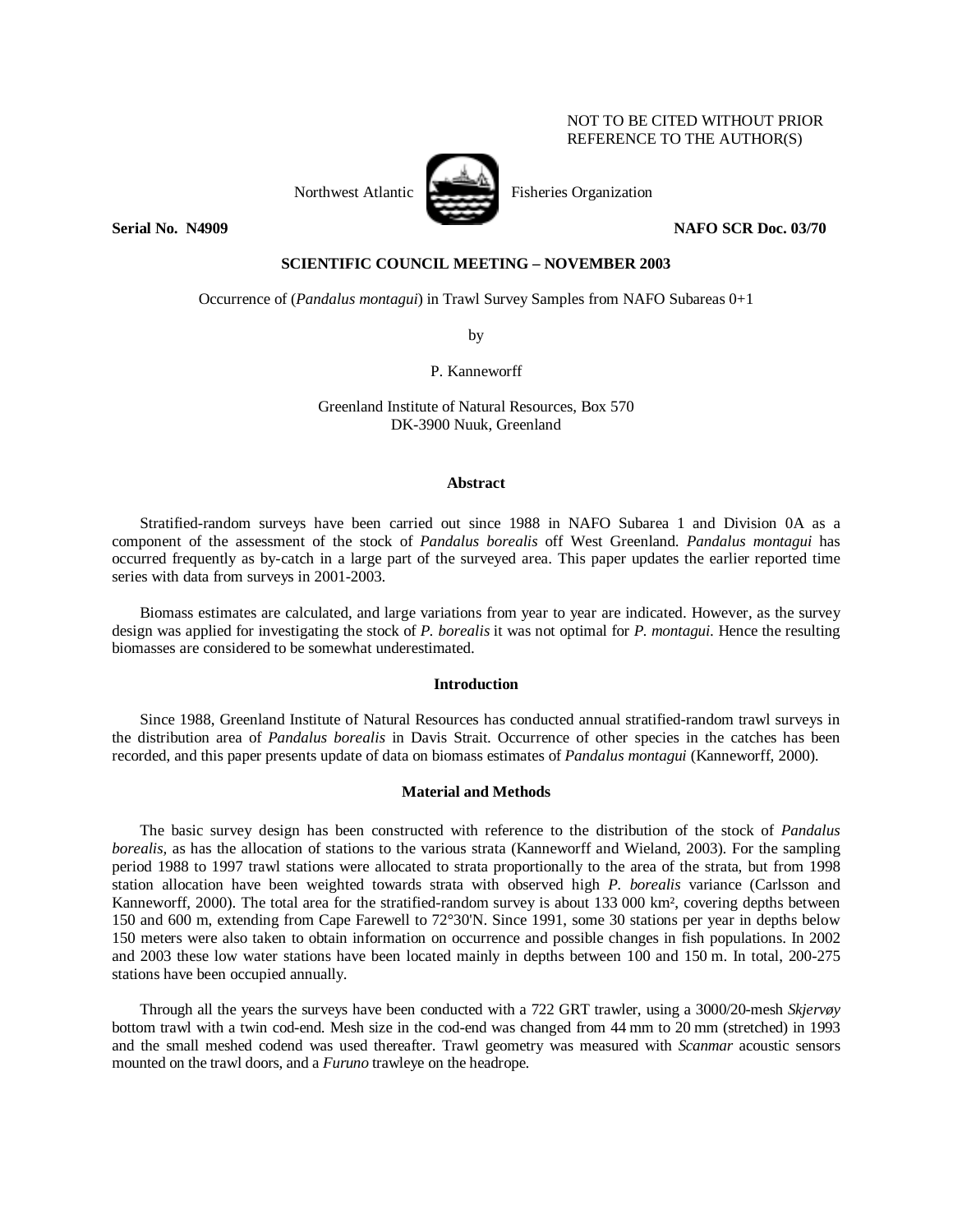In order to minimise the influence of daily vertical migrations of shrimp, trawling was carried out between 0900 and 1900 UTC only. Length of the trawl track was measured by the distance between the (GPS) positions at the beginning and the end of the tow. Swept area was calculated for each haul as the length of the trawl track multiplied by the mean width (i.e. wingspread) of the trawl as calculated from the measured door distance.

### **Results and Discussion**

Biomass calculations are based on catch per swept area unit, averaged over each stratum, assumed to represent mean densities. For each region (see Kanneworff and Wieland, 2003) total biomass estimates are given in Table 1. Due to uncertainties about the extent of the distribution areas of this species biomass in the shallow water region (F) is not calculated.

The regions D (Disko area) and S (Julianehåb Bay, from 2003 named W8 and W9) were not included in the survey area until 1991 and 1994, respectively. Also, the southern parts of region W (W6 and W7) were first included completely in 1993. Further, shallow water areas (region F) were not covered before 1991. Considering the observed distribution of the stock in the later years the stock size of the years before the complete coverage of all areas are obviously underestimated (Table 1), provided that no drastic change in the distribution of the stock has taken place.

*P. montagui* is recorded from all depths within the survey area, but occurs more often in shallower water than *P. borealis*. While more than 50% on average of the biomass of *P. montagui* are recorded in depths less than 200 m (Table 2), only 10% or less of the *P. borealis* biomass are found is these depths (Kanneworff and Wieland, 2003). In some years, a considerable proportion of the observed *P. montagui* biomass has been recorded in the 200-300 m layer, probably occurring mainly in the upper part.

Due to low historical variances of *P. borealis* in depths shallower than 200 meters these areas were covered with a lower number of stations per area unit than in larger depths since 1988. The present sampling scheme is thus less suitable for a good description of the stock of *P. montagui*. Calculated density (kg/km²) is indicated to be higher in the two recent years in region F (Fig. 2), however, these densities are possibly not comparable with the rest of the series, as the sampling took place in more restricted areas. It is p.t. not possible to estimate a reliable total biomass for this region.

The total estimated biomass (for depths between 150 and 600 m) has been quite variable through the time series with large estimates in 1995, 1998 and 2002. The figures can only give an indication of the order of magnitude of the biomass due to the very wide confidence limits (Table 1). Compared to the estimated size of the *P. borealis* stock (Fig. 1) the *P. montagui* biomass is possibly less than one percent of the large stock of northern shrimp.

### **Conclusion**

The main distribution area of *Pandalus montagui* in the West Greenland area is observed to be in depths less than about 250 m around the shallow banks. Large variations both in the depth distribution and in the estimated biomasses from year to year are observed, but due to wide confidence limits for the estimates no clear trends can be seen. Compared to the biomass estimates of *P. borealis* the biomass of *Pandalus montagui* is possibly less than 1% of the former.

#### **References**

- CARLSSON, D. M. and P. KANNEWORFF, 2000. Stratified-random trawl survey for northern shrimp (*Pandalus borealis*) in NAFO Subarea 0+1, in 2000. *NAFO SCR Doc*., No. 78, Serial No. N4335.
- KANNEWORFF, P. 2000. Occurrence of *Pandalus montagui* in trawl survey samples from NAFO Subarea 0+1. *NAFO SCR Doc*., No. 77, Serial No. N4334.
- KANNEWORFF, P. and K. WIELAND, 2003. Stratified-random trawl survey for northern shrimp (*Pandalus borealis*) in NAFO Subarea 0+1, in 2003. *NAFO SCR Doc*., No. 71, Serial No. N4910.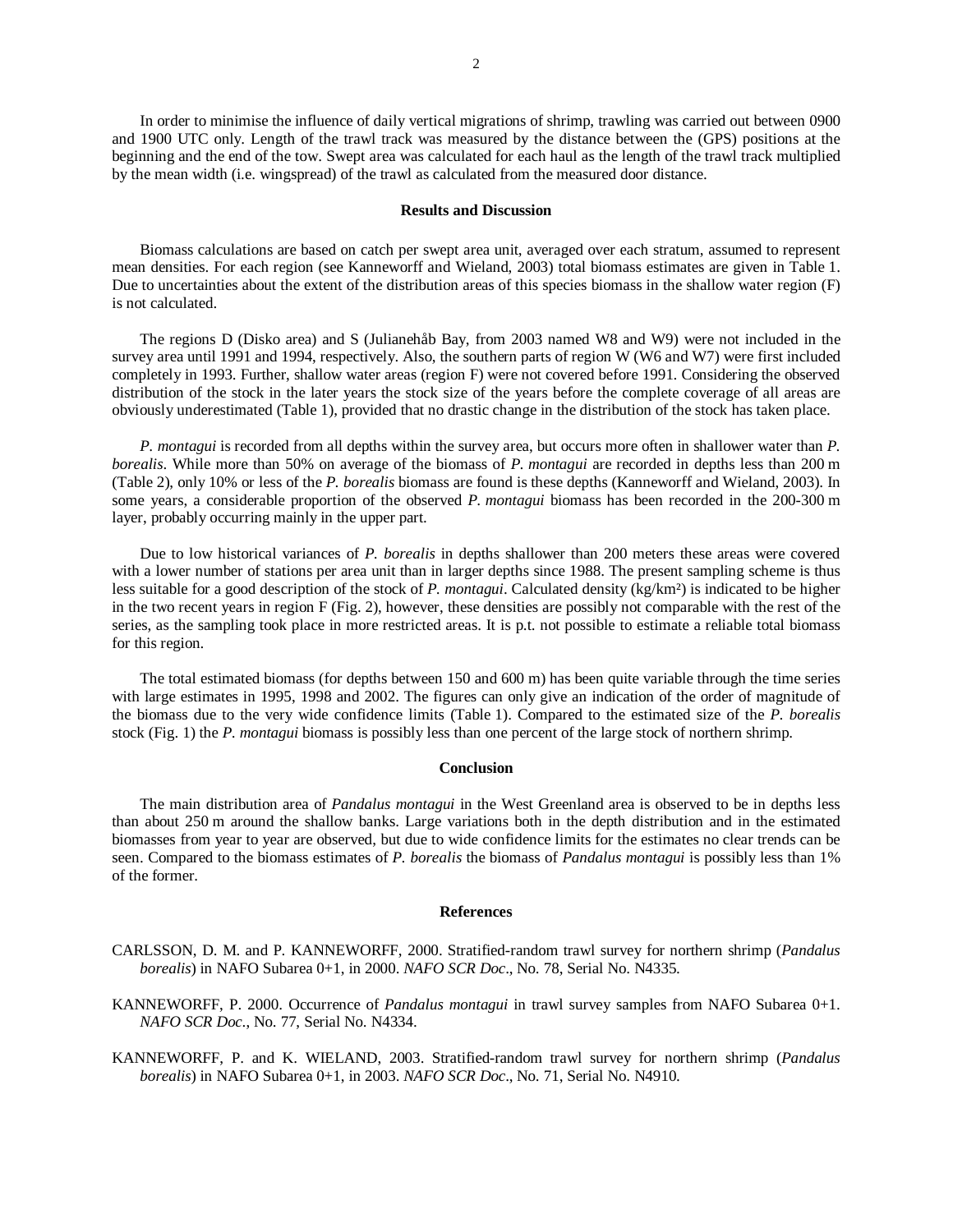| Year | Region           |                  |                |       |      | All            |        |            |
|------|------------------|------------------|----------------|-------|------|----------------|--------|------------|
|      | $\mathcal{C}$    | D                | N              | W     | S    | <b>Biomass</b> | SD     | <b>ECV</b> |
| 1988 | 0                |                  | $\Omega$       | 48    |      | 48             | 367    | 65         |
| 1989 | $\overline{0}$   |                  | $\theta$       | 116   |      | 116            | 394    | 34         |
| 1990 | $\overline{0}$   |                  | $\overline{0}$ | 8     |      | 8              | 59     | 68         |
| 1991 | $\overline{0}$   | 11               | $\theta$       | 132   |      | 143            | 1125   | 56         |
| 1992 | $\overline{0}$   | 61               | 0              | 2050  |      | 2111           | 12317  | 44         |
| 1993 | 0                | 6                | 0              | 1561  |      | 1567           | 8679   | 46         |
| 1994 | $\overline{0}$   | 22               | 0              | 587   | 2050 | 2659           | 9370   | 28         |
| 1995 | 0                | $\boldsymbol{0}$ | 0              | 18820 | 9    | 18829          | 99064  | 41         |
| 1996 |                  | 4                |                | 2906  | 0    | 2912           | 8881   | 25         |
| 1997 | $\mathbf{0}$     | 4                | 0              | 3343  | 0    | 3347           | 20713  | 48         |
| 1998 | $\overline{0}$   |                  | $\theta$       | 14314 | 473  | 14788          | 135957 | 63         |
| 1999 | 0                | 31               | 0              | 5000  |      | 5031           | 46342  | 61         |
| 2000 | $\overline{0}$   | 86               | $\Omega$       | 2034  | 565  | 2685           | 14333  | 38         |
| 2001 | $\overline{0}$   | 165              | 40             | 648   | 1898 | 2751           | 13802  | 34         |
| 2002 | $\boldsymbol{0}$ | 4                | 0              | 4832  | 6652 | 11488          | 54029  | 32         |
| 2003 | $\overline{0}$   | 88               | $\theta$       | 1376  |      | 1464           | 7965   | 42         |

Table 1. Estimates of *Pandalus montagui* biomass (tons) in Regions for 1988-2003. The overall standard deviations and error coefficients of variation are also given.

Table 2. Distribution (in percent) of *P. montagui* biomass in depth strata, 1988-2003. The figures represent regions C and W only, as the other regions have no depth strata defined.

| Year | Depth strata |         |         |         |  |  |  |
|------|--------------|---------|---------|---------|--|--|--|
|      | 150-200      | 200-300 | 300-400 | 400-600 |  |  |  |
| 1988 | 86.7         | 7.7     | 5.0     | 0.5     |  |  |  |
| 1989 | 44.6         | 55.2    | 0.1     | 0.1     |  |  |  |
| 1990 | 23.6         | 76.4    | 0.0     | 0.0     |  |  |  |
| 1991 | 12.4         | 82.7    | 4.9     | 0.0     |  |  |  |
| 1992 | 5.4          | 94.2    | 0.4     | 0.0     |  |  |  |
| 1993 | 0.4          | 78.4    | 1.6     | 19.6    |  |  |  |
| 1994 | 81.6         | 11.2    | 0.0     | 7.2     |  |  |  |
| 1995 | 85.8         | 4.7     | 9.5     | 0.0     |  |  |  |
| 1996 | 42.0         | 57.7    | 0.3     | 0.0     |  |  |  |
| 1997 | 68.7         | 31.1    | 0.0     | 0.1     |  |  |  |
| 1998 | 84.9         | 13.6    | 1.4     | 0.0     |  |  |  |
| 1999 | 83.4         | 16.0    | 0.5     | 0.0     |  |  |  |
| 2000 | 62.2         | 34.6    | 3.0     | 0.2     |  |  |  |
| 2001 | 31.9         | 64.1    | 3.5     | 0.5     |  |  |  |
| 2002 | 78.4         | 21.1    | 0.5     | 0.0     |  |  |  |
| 2003 | 23.9         | 70.9    | 0.0     | 5.2     |  |  |  |